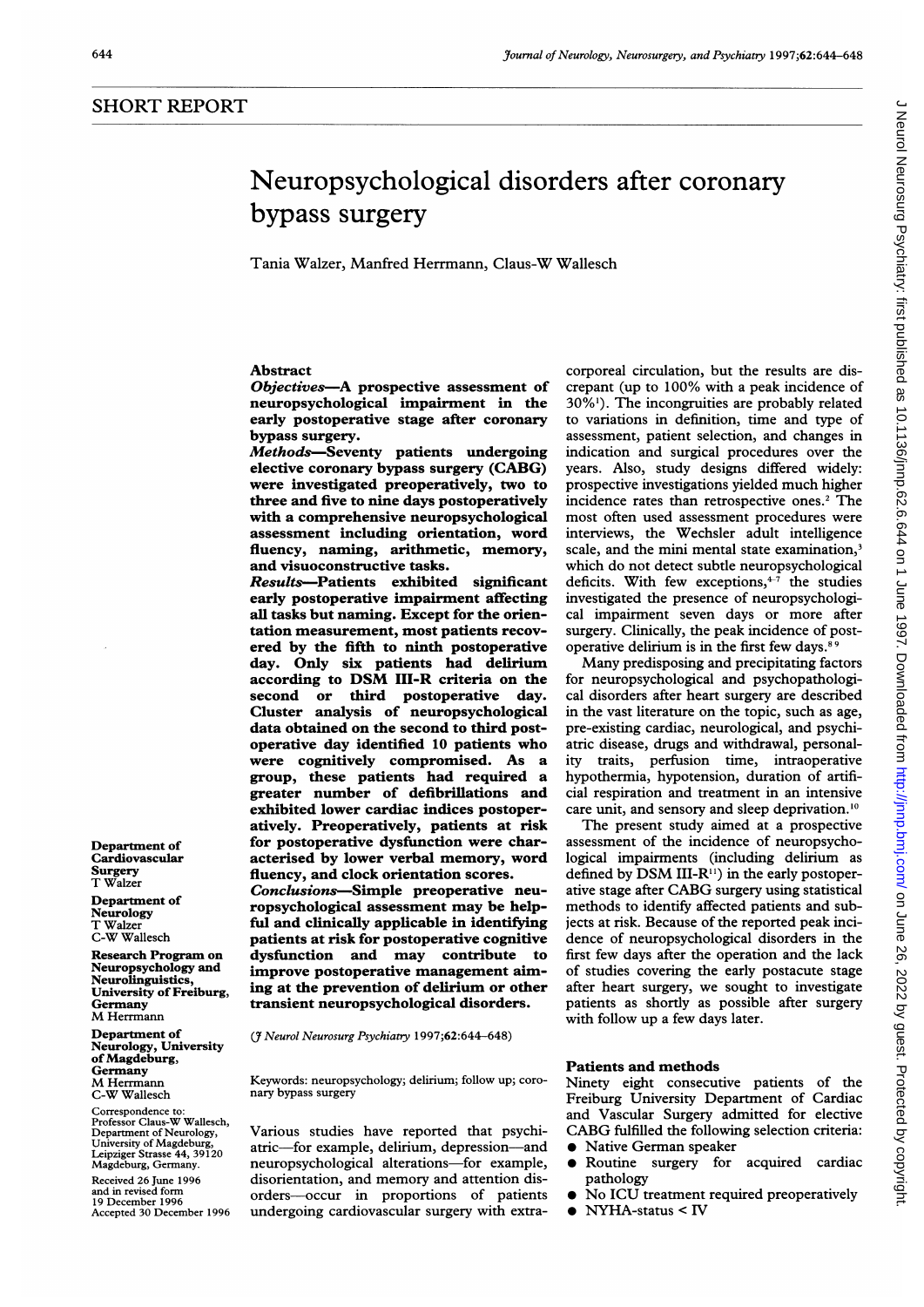- $\bullet$  No simultaneous other surgery-for example, carotid endarterectomy
- No history of neurological or psychiatric morbidity or substance misuse
- Informed and written consent to participate.

Twenty eight patients were excluded for the following reasons:

- Preoperative signs of focal brain lesions (n  $= 8)$
- Perioperative or postoperative stroke ( $n =$ 4)
- Perioperative mortality ( $n = 2$ )
- Postoperative haemorrhagic complication that precluded investigation  $(n = 3)$
- Reoperation within first postoperative week  $(n = 4)$
- Assisted ventilation  $> 72$  hours (n = 2)
- Sedation during the second postoperative day  $(n = 3)$
- Discharge before second postoperative investigation could be performed  $(n = 2)$ .

Complete data sets could be obtained from 70 patients who fulfilled the inclusion criteria. A standard cardiopulmonary bypass technique with membrane oxygenator, non-pulsatile flow, and mean arterial pressure control was used. Patients were hypothermic at 29°C. Anaesthesia consisted of premedication with lormetazepame or flunitrazepame, induction with narcuronium, fentanyl, and a barbiturate or benzodiazepine and maintenance with fentanyl, flunitrazepame, narcuronium, nitrous oxide, and oxygen. Pco<sub>2</sub> was kept constant at <sup>40</sup> mm Hg. Patients were extubated 8-18 hours postoperatively and transferred from intensive care between the first and third postoperative day. Table <sup>1</sup> gives the demographic and clinical data of the CABG patient group.

The patients were assessed on the last or next to the last preoperative day, on the second or third postoperative day; (median two days) and on the fifth to ninth postoperative

Table <sup>1</sup> Clinical and demographic variables

| Age (y) (median mean (range)):               | 61                | $60 - 7$    | $(45 - 78)$    |
|----------------------------------------------|-------------------|-------------|----------------|
| Sex $(n \ (\%)$                              |                   |             |                |
| Female/male                                  | 11 (16) / 59 (84) |             |                |
| Intra and postoperative cardiac status       |                   |             |                |
| (median mean (range)):                       |                   |             |                |
| Ejection fraction                            | 60                | $58 - 4$    | $(25 - 85)$    |
| Cardiac index preop $(l/m^2)$                | 2.0               | $2 \cdot 1$ | $(1.2 - 3.9)$  |
| Number of bypasses                           | $3-0$             | 3.4         | $(1-6)$        |
| Perfusion time (min)                         | 87                | 97.2        | $(53 - 313)$   |
| Aortic cross-clamp time (min)                | 52.5              | 59.1        | $(29-146)$     |
| Minimal mean arterial pressure (mm Hg)       | 60                | $57 - 7$    | $(38 - 75)$    |
| Min intraop haemoglobin $(g/100 \text{ ml})$ | 8.5               | 8.37        | $(5.2 - 10.2)$ |
| Min postop cardiac index $(l/m^2)$           | 2.3               | 2.36        | $(1.2 - 4.4)$  |
| Min postop cardiac output (ml)               | 51                | 52.9        | $(21 - 85)$    |
| Min postop $PO2$ (mm Hg)                     | 70.3              | 79.1        | $(51-162)$     |
| Time on respirator (h)                       | 14                | 13.3        | $(7-21)$       |
| Days on ICU                                  | 1                 | $1-4$       | $(1-5)$        |
| Cardiovascular complications (n (%)):        |                   |             |                |
| Intraop hypertension $(> 150$ mm Hg)         | 13 (19)           |             |                |
| Intraop hypotension $(< 90$ mm Hg)           | 18 (26)           |             |                |
| Defibrillation post heart-lung machine       | 11 (16)           |             |                |
| Postop hypertension $(> 170$ mm Hg)          | 8(11)             |             |                |
| Postop hypotension $(< 80$ mm Hg)            | 6(9)              |             |                |
| Postop tachycardia (> 130/min)               | 15(21)            |             |                |
| Postop bradycardia $(< 50/min)$              | 9(13)             |             |                |
| Pulmonary complications                      | 22(31)            |             |                |
| Medical history/risk factors $(n \ (\%))$ :  |                   |             |                |
| <b>Diabetes</b>                              | 12(17)            |             |                |
| Hypertension                                 | 44 (63)           |             |                |
| Myocardial infarction                        | 43 (60)           |             |                |
| Regular alcohol intake                       | 22 (31)           |             |                |
| History of smoking                           | 41 (59)           |             |                |
|                                              |                   |             |                |

day (median five days). The following procedures and instruments were used:

(1) A clinical neurological examination to rule out preoperative and perioperative focal brain lesion.

(2) The mini mental state examination (MMSE<sup>3</sup>) with separate scoring for orientation and cognitive status (three parallel versions given in pseudorandom order),

(3) Word fluency: the patient had to produce as many words as possible starting with the letter G (parallel versions: T and M, given in pseudorandom order). During two minutes the number of words of different lexical roots was scored. This task is supposed to assess lexical integrity, psychomotor speed, and left frontal lobe dysfunction.

(4) Naming: the patient was asked to give the names of 10 line drawings of common objects drawn on A5 white cardboard. Besides lexical access, this task also assesses visual analysis and gnosis.

(5) Arithmetic: 12 tasks involving simple operations of addition, subtraction, multiplication, and division were presented.

(6) Verbal memory: the patients were asked to reproduce as many as possible from a list of 10 words that was read aloud. The procedure was repeated four times with the same list of words.

(7) Clock reading: the patient was required to state the time from eight pictures of an analogue clock (without numbers but with marks for every five minutes). Deviations of  $\pm 1$ minute were accepted. This task was included as a simple assessment of visuoconstructive abilities without motor requirements.

Three psychometrically evaluated parallel versions were used in pseudorandom order. The described neuropsychological instruments allow a bedside investigation under intensive care conditions without motor activity. The whole examination took 20 to 30 minutes.

## STATISTICAL ANALYSIS

Analysis of intragroup differences was performed with non-parametric procedures (Mann-Whitney U tests, Wilcoxon tests, and  $x^2$  test) as a ceiling effect of data distribution was expected. Levels of significance are two tailed with  $\alpha$  adjustment (Bonferroni) for multiple comparisons. The analysis of neuropsychologically affected patients and risk factors was performed with a multivariate statistical procedure (hierarchical cluster analysis).

#### Results

Table 2 gives medians and ranges of the neuropsychological assessments. With the exception of the naming task significant variation was found in all cognitive domains that were assessed. Group effects showed an impairment of neuropsychological function at the second to third postoperative day, most of which was recovered by the fifth to ninth day. At the second postoperative examination orientation was the only impaired function.

The figure shows box plots of the MMSE results separately for orientation and cognition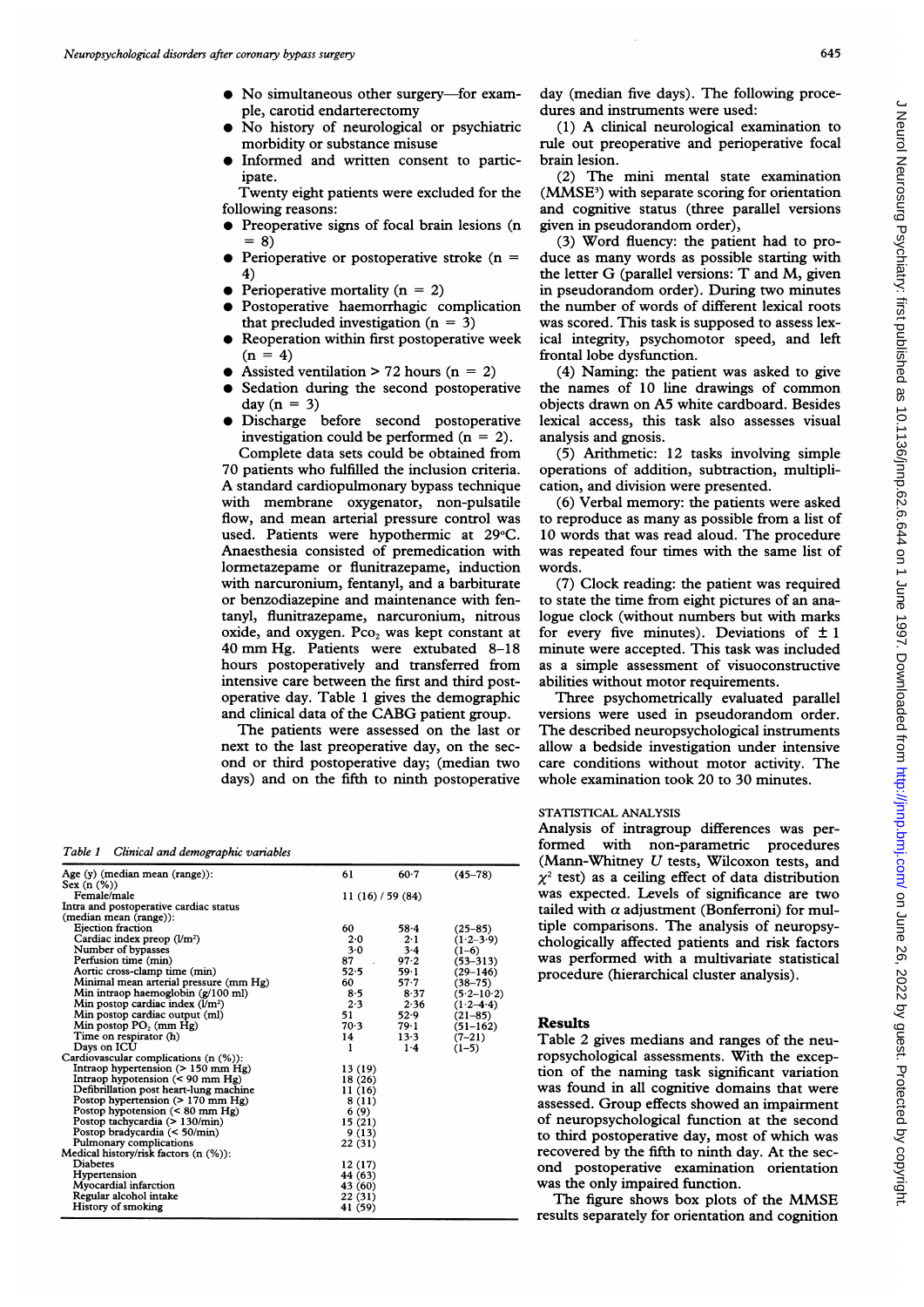Table 2 Neuropsychological performance before and on days 2-3 and 5-9 after bypass surgery

| Neuropsychological performance | Bypass surgery           |                                       |                                       |  |
|--------------------------------|--------------------------|---------------------------------------|---------------------------------------|--|
|                                | Before<br>Median (range) | After<br>Days $2-3$<br>Median (range) | After<br>Days $5-9$<br>Median (range) |  |
| MMSE orientation (max 10)      | $10(9-10)$ ***           | $10(3-10)***$                         | $10(6-10)$ *                          |  |
| <b>MMSE</b> cognition (max 20) | $19(15-20)$ ***          | $18(11-20)$ ***                       | 19 (12-20) NS                         |  |
| Word fluency                   | $15(4-30)***$            | $10(0-20)$ ***                        | $14(5-26)$ NS                         |  |
| Naming (max 10)                | 10 (10–10) NS            | $10(9-10)$ NS                         | $10(10-10)$ NS                        |  |
| Arithmetic (max 12)            | $12(8-12)***$            | $11(0-12)***$                         | $11.5(6-12)$ NS                       |  |
| Verbal memory (max 40)         | $27(14-36)$ ***          | $23(7-36)***$                         | $25.5(11-37)$ NS                      |  |
| Clock reading (max 8)          | $8(4-8)***$              | $7(1-8)***$                           | $8(4-8)$ NS                           |  |

\*P < 0 05; \*\*\*P < 0 001. Wilcoxon matched pairs signed rank test. Asterisk are <sup>v</sup> Days 2-3; asterisks in days 2-3 are v days 5-9; asterisk in days 5-9 is <sup>z</sup>





scores. It shows that patients exhibited a downward shift concerning the median and a broader interquartile range in the follow up assessments. Additionally, this figure illustrates that there were many patients with extreme values and outliers in the follow up examinations. Furthermore, not all patients with extreme or outlying values at the second postoperative examination performed outside the 25th to 75th interquartile range at the first postoperative examination and vice versa.

Six patients were diagnosed as clinically delirious according to DSM III-R criteria<sup>11</sup> at the first postoperative examination and one patient at the second examination.

To identify patients with neuropsychological dysfunctions in the early postoperative stage, we performed <sup>a</sup> hierarchical cluster analysis based on the neuropsychological performance at the first postoperative assessment. A two cluster solution identified <sup>a</sup> group of 60 neuropsychologically intact or minimally dysfunctional patients and a second cluster of 10 patients with cognitive impairments. All clinically delirious patients were in cluster II. Table 3 compares both clusters with respect to significant differences in demographic, clinical, and neuropsychological variables.

With the exception of a higher age median of the cluster II patients no significant differences concerning clinical status, medical history, or risk factors between clusters existed preoperatively.

The clusters differed with respect to postoperative course. Patients in cluster II required a greater number of defibrillations after removal from the heart-lung machine, and exhibited lower postoperative cardiac indices and also a lower minimal postoperative stroke volume. A significantly greater proportion required postoperative medication with neuroleptic drugs as a therapeutic response to the presence of delirium. Further significant differences between the two clusters were found at the fifth to ninth day assessment with respect to MMSE orientation and cognition, verbal memory (all  $P < 0.01$ ), word fluency ( $P < 0.05$ ), and confabulations during the verbal memory task  $(P < 0.05)$ .

The second aim of our study was to identify risk factors for early postoperative neuropsychological dysfunction that could be assigned to preoperative, perioperative, or postoperative variables. Some postoperative complications may separately contribute to neuropsychological dysfunction; others, such as neuroleptic medication or duration of intensive care treatment, may be <sup>a</sup> consequence.

To obtain preliminary evidence concerning neuropsychological symptoms that may preoperatively predict postoperative cognitive dysfunction, we retrospectively analysed two groups of 10 cluster <sup>I</sup> and II patients that were matched for age, sex, number of bypasses, preoperative cardiological status, and preoperative MMSE scores. Although the patients were matched for a widely used screening procedure for cognitive dysfunction and were all in the normal range for MMSE performance, $12$ postoperatively affected patients showed pre-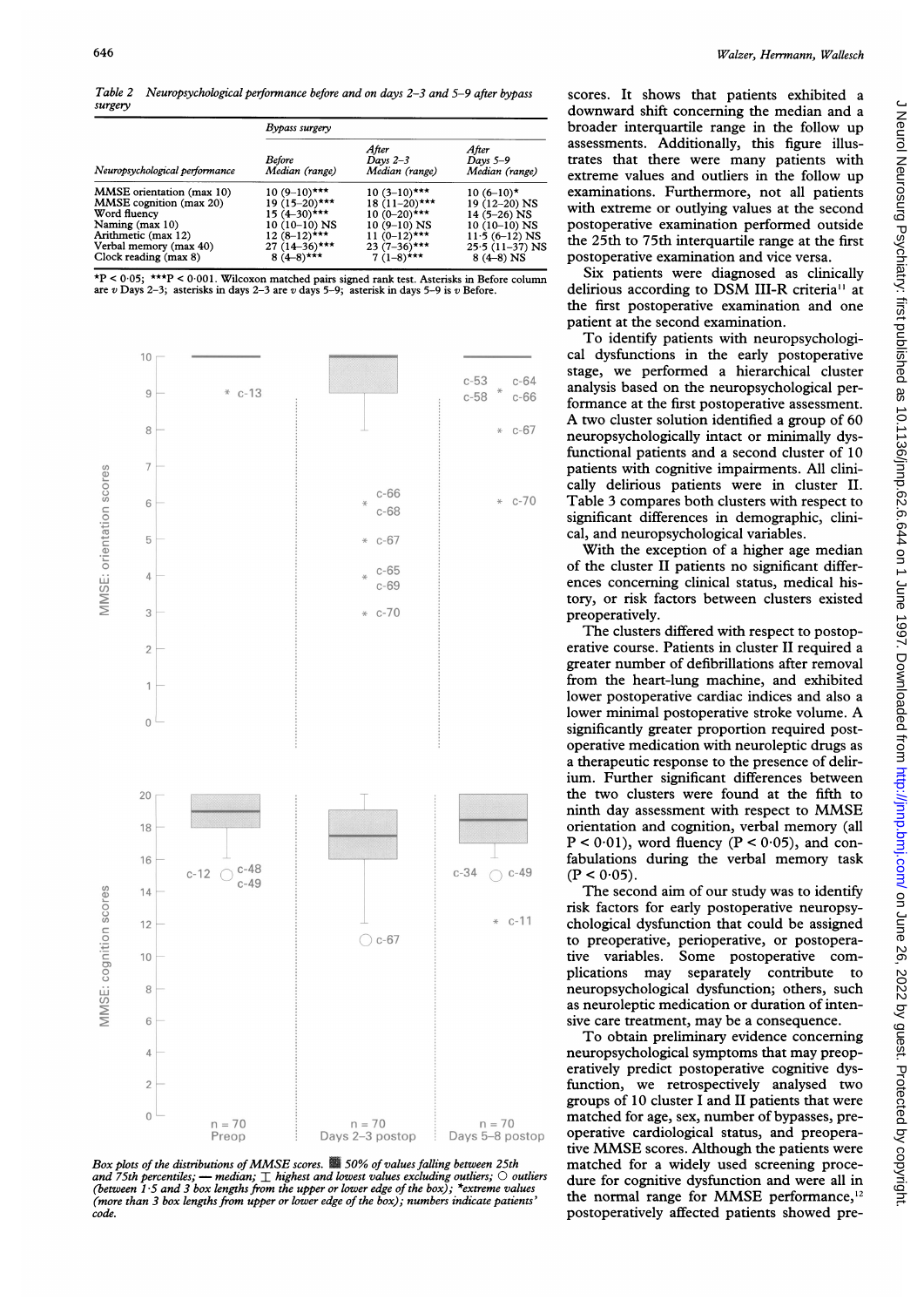Table 3 Differences in demographic, clinical, and neuropsychological variables between unimpaired and impaired clusters of patients

|                                             | Cluster I<br>(unimpaired<br>$n = 60$ | Cluster II<br><i>(impaired)</i><br>$n = 10$ |         |
|---------------------------------------------|--------------------------------------|---------------------------------------------|---------|
|                                             | Median (range)                       | Median (range)                              | P value |
| Age                                         | $60(45 - 78)$                        | $67(53 - 76)$                               | < 0.05  |
| Postoperative complications $(n \, (\%))$ : |                                      |                                             |         |
| Defibrillation post-heart-lung machine      | 23 (38)                              | 8(80)                                       | < 0.01  |
| Postoperative neuroleptics                  | 0(0)                                 | 3(30)                                       | < 0.001 |
| Postoperative cardiac indices $(l/m2)$      | $2.9(1.9-4.9)$                       | $2.3(1.5-3.3)$                              | < 0.01  |
| Min postoperative stroke volume (ml)        | $54(21-85)$                          | $36(22 - 55)$                               | < 0.05  |
| Preoperative neuropsychological             |                                      |                                             |         |
| assessment:                                 |                                      |                                             |         |
| Verbal memory                               | $27(14-36)$                          | $22(16-30)$                                 | < 0.01  |
| Confabulations during memory task           | $0(0-3)$                             | $1(0-5)$                                    | < 0.05  |
| Neuropsychological assessment at            |                                      |                                             |         |
| day 2-3 after bypass:                       |                                      |                                             |         |
| <b>MMSE</b> orientation                     | $10(6-10)$                           | $7(3-10)$                                   | < 0.01  |
| MMSE cognition                              | $18(14-20)$                          | $14(4-18)$                                  | < 0.001 |
| Word fluency                                | $10(5-20)$                           | $5.5(0-12)$                                 | < 0.001 |
| Arithmetic                                  | $11(5-12)$                           | $8.5(0-11)$                                 | < 0.001 |
| Verbal memory                               | $24(14-36)$                          | $12.5(7-14)$                                | < 0.001 |
| Confabulations during verbal                |                                      |                                             |         |
| memory task                                 | $1(0-9)$                             | $4(0-7)$                                    | < 0.001 |
| Clock reading                               | $7(3-8)$                             | $5.5(1-8)$                                  | < 0.05  |
| Neuropsychological assessment at            |                                      |                                             |         |
| day 5-9 after bypass:                       |                                      |                                             |         |
| <b>MMSE</b> orientation                     | $10(9-10)$                           | $10(6-10)$                                  | < 0.01  |
| <b>MMSE</b> cognition                       | $19(15-20)$                          | $17(12-19)$                                 | < 0.01  |
| Word fluency                                | $14(6-26)$                           | $12(5-15)$                                  | < 0.05  |
| Verbal memory                               | $27(11-37)$                          | $22(15-26)$                                 | < 0.01  |
| Confabulations during verbal                |                                      |                                             |         |
| memory task                                 | $0(0-7)$                             | $1.5(0-4)$                                  | < 0.05  |

operatively significantly lower performance on verbal memory, word fluency tasks (P < 0-01, Mann-Whitney  $U$  test), and clock orientation  $(P < 0.05$ , Mann-Whitney U test).

#### Discussion

The present study found a comparatively low rate of 8-6% for the clinical syndrome of delirium in the postacute stage after neurologically otherwise uncomplicated coronary bypass surgery.<sup>913</sup> At the first postoperative assessment the patients as a group exhibited signs of cognitive dysfunction, in the MMSE and other neuropsychological tasks with the exception of naming (the task was probably too easy and showed a pronounced ceiling effect). Except for the orientation measurement, patients had largely recovered by the end of the first postoperative week. Our data, however, gave no information concerning the further course of possibly persisting neuropsychological deficits. The instruments used in the present investigation are not suited for the identification of mild cognitive impairment. The literature is equivocal with respect to the long term outcome of cognitive dysfunction after heart surgery.<sup>114</sup>

Cluster analysis of neuropsychological data obtained on the second to third postoperative day disclosed a group of 10 dysfunctional patients, among whom older patients were overrepresented and who had a greater number of postoperative complications. When patients from the clusters of postoperatively largely intact and cognitively compromised patients were matched for demographic data<br>and preoperative MMSE performance, and preoperative MMSE performance, patients with postoperative cognitive dysfunction were characterised by lower preoperative performance in word fluency, verbal memory, and spatial orientation tasks. These preoperatively obtained scores were significant and

quite sensitive predictors of the early postoperative cognitive status in retrospective analysis. The data suggest the inclusion of more sensitive but still simple neuropsychological methods beyond the mini mental state examination, such as word fluency, verbal memory, and spatial orientation, in the preoperative prediction of postoperative complications and requirements.

The aetiology of delirium and neuropsychological deficits after coronary surgery remains largely unknown, with only a few causative factors firmly established. Our data indicateand most authors on the subject agree-that postoperative delirium and neuropsychological disorders have a multifactorial aetiology.<sup>15-18</sup> We therefore consider it valid not to aim primarily at the prediction of postoperative clinical delirium, as it also depends on situational factors.14 <sup>16</sup> Instead, we propose to identify patients who are at risk of developing substantial impairment of cognitive functions postoperatively and thus are prone to be more disturbed and uncooperative. Patients preoperatively identified as being vulnerable to postoperative cognitive dysfunction by simple and short bedside examinations could receive special postoperative care.

Considering the number of coronary bypass operations performed worldwide, the estimate of their risks and benefits in comparison with alternative treatments should include possible long term effects on cognitive functions. However, studies which analyse the persistence of subtle neuropsychological deficits and their influence on long term cognitive status and quality of life are lacking.

We propose further studies of postoperative neuropsychological deficits using a more demanding preoperative neuropsychological assessment including tasks measuring psychomotor speed, attention, verbal and nonverbal memory, and visuoconstructive functions. Based on the findings of the present study, we think that improved preoperative neuropsychological assessment could contribute to the prevention of postoperative confusional states by careful monitoring and treatment of cardiosurgical risk factors and early therapeutic intervention for patients known to be at risk.

We thank Professor V Schlosser, former Director of the Department of Cardiac and Vascular Surgery, Freburg University, for allowing access to patients under his care, Drs R Fasol and W Hannes from the same department for p tions. This study was supported by the State of Baden-Wurttemberg Research Program in Neuropsychology and Neurolinguistics.

- <sup>1</sup> Smith LW, Dimsdale JE. Postcardiotomy delirium: conclusion after 25 years? Am J Psychiatry 1989;146:452-8.<br>Sotaniemi KA. Cerebral outcome after extracorporeal cir-
- 
- 2 Sotaniemi KA. Cerebral outcome after extracorporeal circulation—comparison between prospective and retro-<br>spective evaluations. Arch Neurol 1983;40:75-7.<br>3 Folstein MF, Folstein SE, McHugh PR. "Mini-mental-<br>state". A pr
- 4 Breuer AC, Furlan AJ, Hanson MR, Lederman RJ, Loop<br>FD, Cosgrove DM. Central nervous system complica-<br>tions of coronary artery bypass graft surgery: prospective<br>analysis of 421 patients. Stroke 1983;14:682-7.<br>5 Folks DG,
-